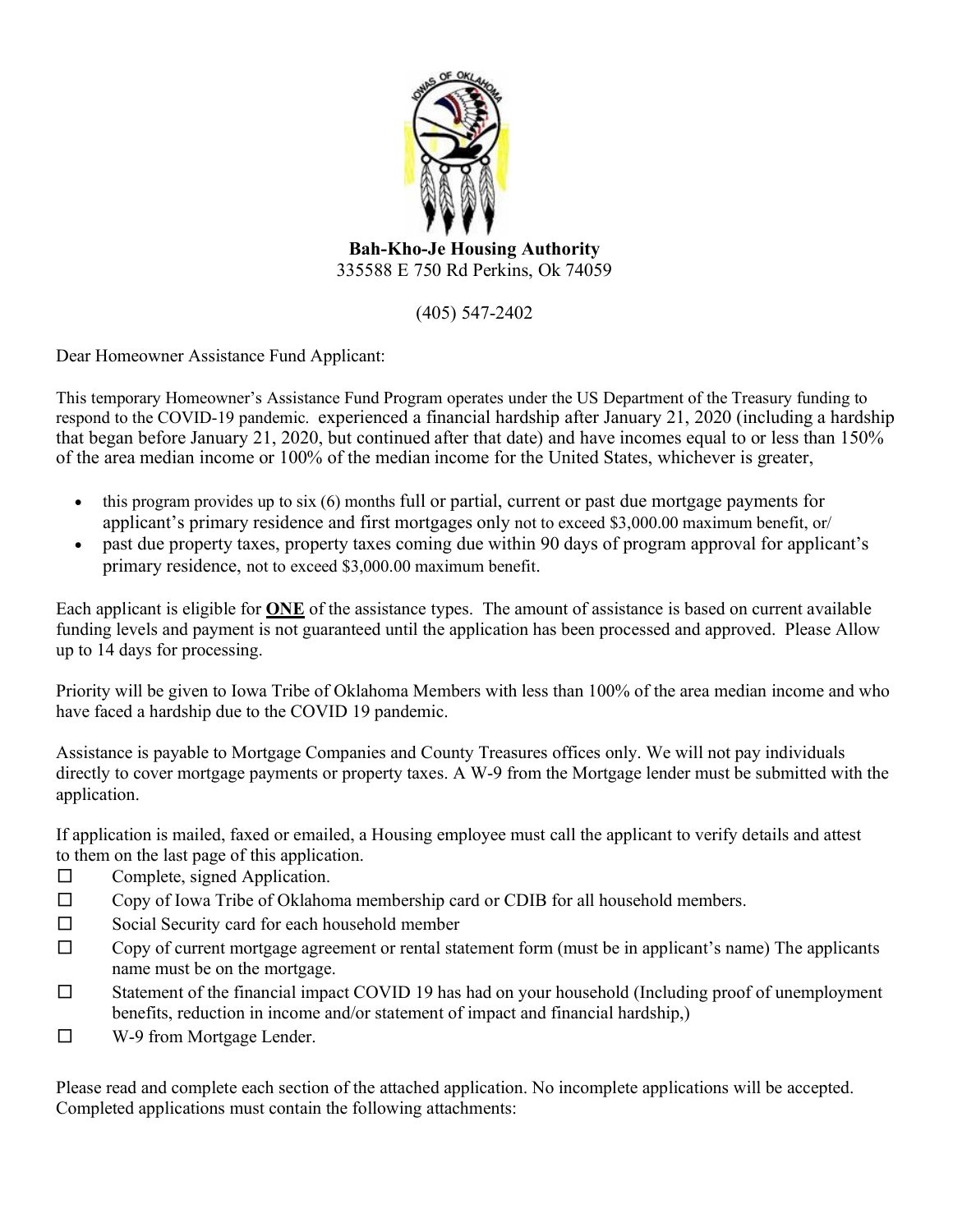## **Homeowners Assistance Fund Application**

| <b>Applicant Information</b>         |             |               |        |           |                             |
|--------------------------------------|-------------|---------------|--------|-----------|-----------------------------|
| Last Name:                           | First Name: |               | MI:    |           | <b>Application Date:</b>    |
| Physical Street Address:             | City:       |               | State: | Zip Code: | County:                     |
| Mailing Address: (Street or PO Box): | City:       |               | State: | Zip Code: | Federally Recognized Tribe: |
| Email Address:                       |             | Phone Number: |        |           | If Ioway, Membership No.:   |

| Household Data (applicant must be included) |     |                           |                              |        |      |                                   |                             |
|---------------------------------------------|-----|---------------------------|------------------------------|--------|------|-----------------------------------|-----------------------------|
| Last, First Name                            | Age | Social Security<br>Number | Relationship<br>to Applicant | Gender | Race | Enrolled<br><b>IOWA</b><br>Yes/No | <b>IOWA</b><br>Membership # |
| 1.                                          |     |                           | Self                         |        |      |                                   |                             |
| 2.                                          |     |                           |                              |        |      |                                   |                             |
| 3.                                          |     |                           |                              |        |      |                                   |                             |
| 4.                                          |     |                           |                              |        |      |                                   |                             |
| 5.                                          |     |                           |                              |        |      |                                   |                             |
| 6.                                          |     |                           |                              |        |      |                                   |                             |

| <b>Assistance Information</b>                                  |                                                           |            |           |
|----------------------------------------------------------------|-----------------------------------------------------------|------------|-----------|
| What type of Assistance are you Applying for?                  | $\Box$ Mortgage Assistance $\Box$ Property Tax Assistance |            |           |
|                                                                |                                                           |            |           |
|                                                                |                                                           |            |           |
| Have you been laid off, furloughed, or hours cut due to COVID? |                                                           | $\Box$ Yes | No $\Box$ |
|                                                                |                                                           |            |           |
| Has your income reduced due to COVID caused economic downturn? |                                                           | $\Box$ Yes | No $\Box$ |
|                                                                |                                                           |            |           |
| Has your income reduced due to COVID related medical issues?   |                                                           | $\Box$ Yes | No $\Box$ |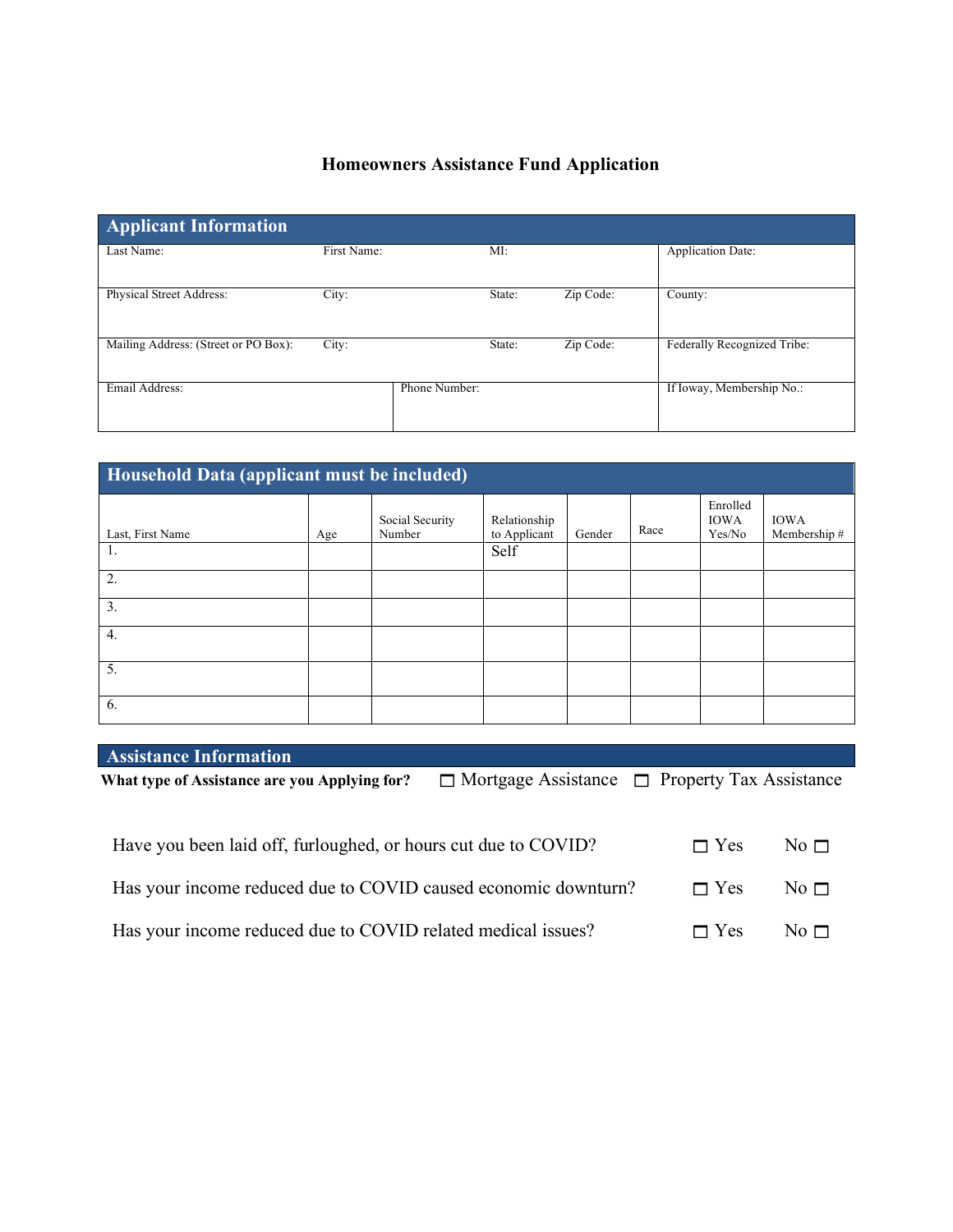If Yes, Please attach verification or a statement of how COVID has reduced your income and/or affected you by increasing your household costs due to the Pandemic. (See Attached Verification Form)

| Source of Income: | Monthly Amount Received:  |
|-------------------|---------------------------|
|                   | $\boldsymbol{\mathsf{S}}$ |
|                   | $\mathbb{S}$              |
|                   | $\mathbb{S}$              |
|                   | \$                        |
|                   | $\mathbb{S}$              |
|                   | $\mathcal{S}$             |
|                   | $\mathbb{S}$              |
|                   | $\boldsymbol{\mathsf{S}}$ |
|                   | \$                        |
|                   | \$                        |
|                   | \$                        |
|                   |                           |

## **Household Income**

Applicants Rights and Responsibilities:

For Iowa Tribe of Oklahoma Members, completed applications will be processed within (14) business days. The approval notice will include benefit amount and vendor information. Non-Iowa Tribe of Oklahoma Native Americans and Non-Native applications will be processed when all Iowa Tribe of Oklahoma Members have been served.

Federal law governing fraud: "Whoever, in any matter within the jurisdiction of any department or agency of the United States, knowingly and willfully falsifies, conceals, or covers up by any trick scheme or device, a material fact, or makes any false, fictitious or fraudulent statements or representations or makes or uses any false writing on documents, knowing the same to contain any false, fictitious or fraudulent statement or entry, shall be fined not more than \$10,000 or imprisoned not more than 5 years or both.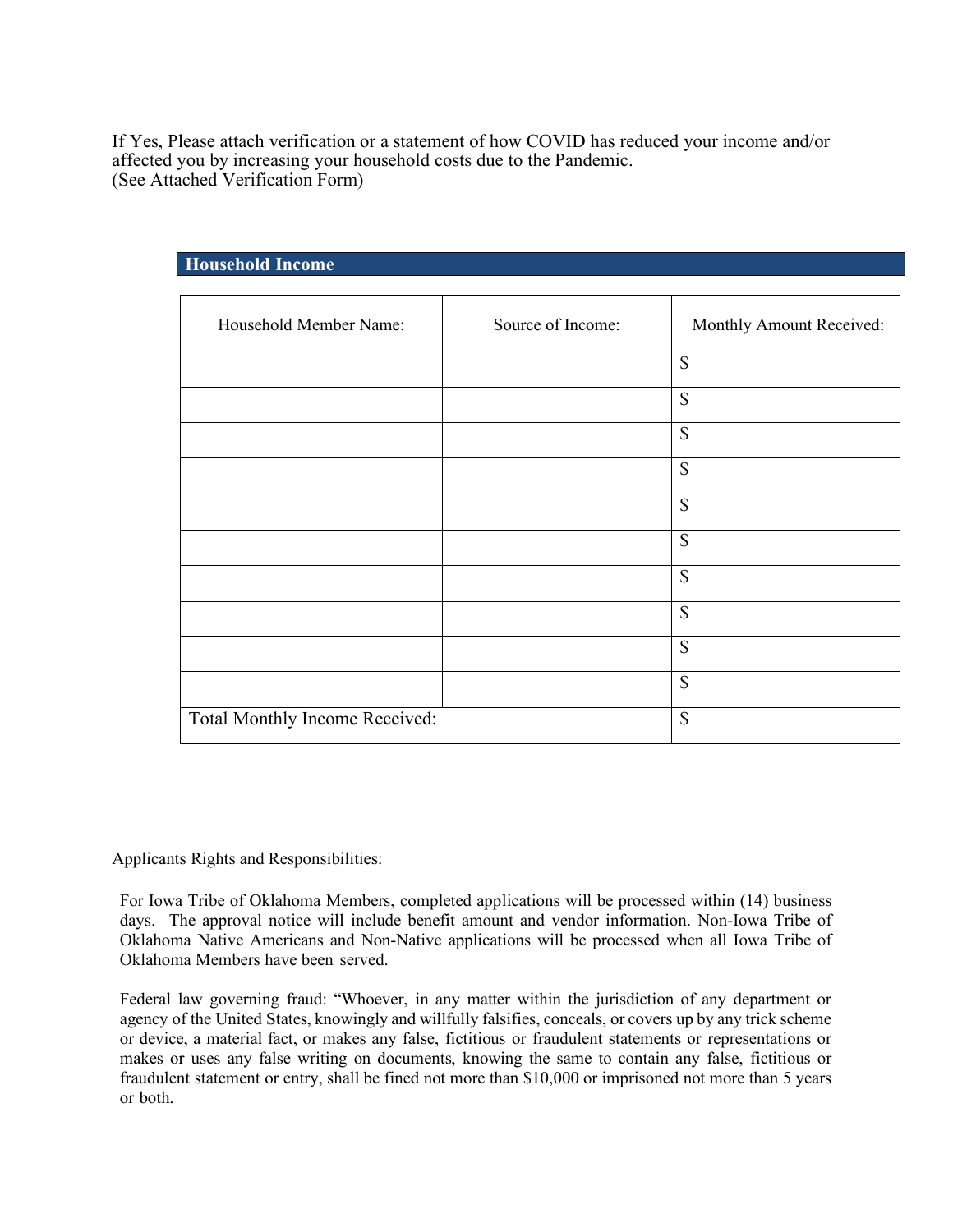I have read and understand the above statements and I authorize the Bah-Kho-Je Housing Department to obtain necessary information from other sources to determine my eligibility for assistance. I agree to notify the Bah-Kho-Je Housing Department of any changes in the information provided on this application, and that all information provided is true and correct to the best of my knowledge, under penalty of law.

Signature - Applicant Date

Signature – Other Adult Applicant Date

On this day of day  $\frac{1}{20}$  the applicant listed above communicated with me and identified themselves. I restated the details submitted by them on this application and asked them to swear or affirm that all the details contained herein are true and correct. They agreed in the affirmative.

Given under my hand the day and year last above written.

BAH-KHO-JE HOUSING OFFICIAL

\*Information, including any personal identifiable information, is solely collected and used for submitting reports as detailed under reporting requirements.

|                                    | <b>USE ONLY</b>                   |  |  |
|------------------------------------|-----------------------------------|--|--|
| <b>Application Completed Date:</b> | <b>Application Approved Date:</b> |  |  |
| <b>Application Processed By:</b>   | <b>Application Approved By:</b>   |  |  |